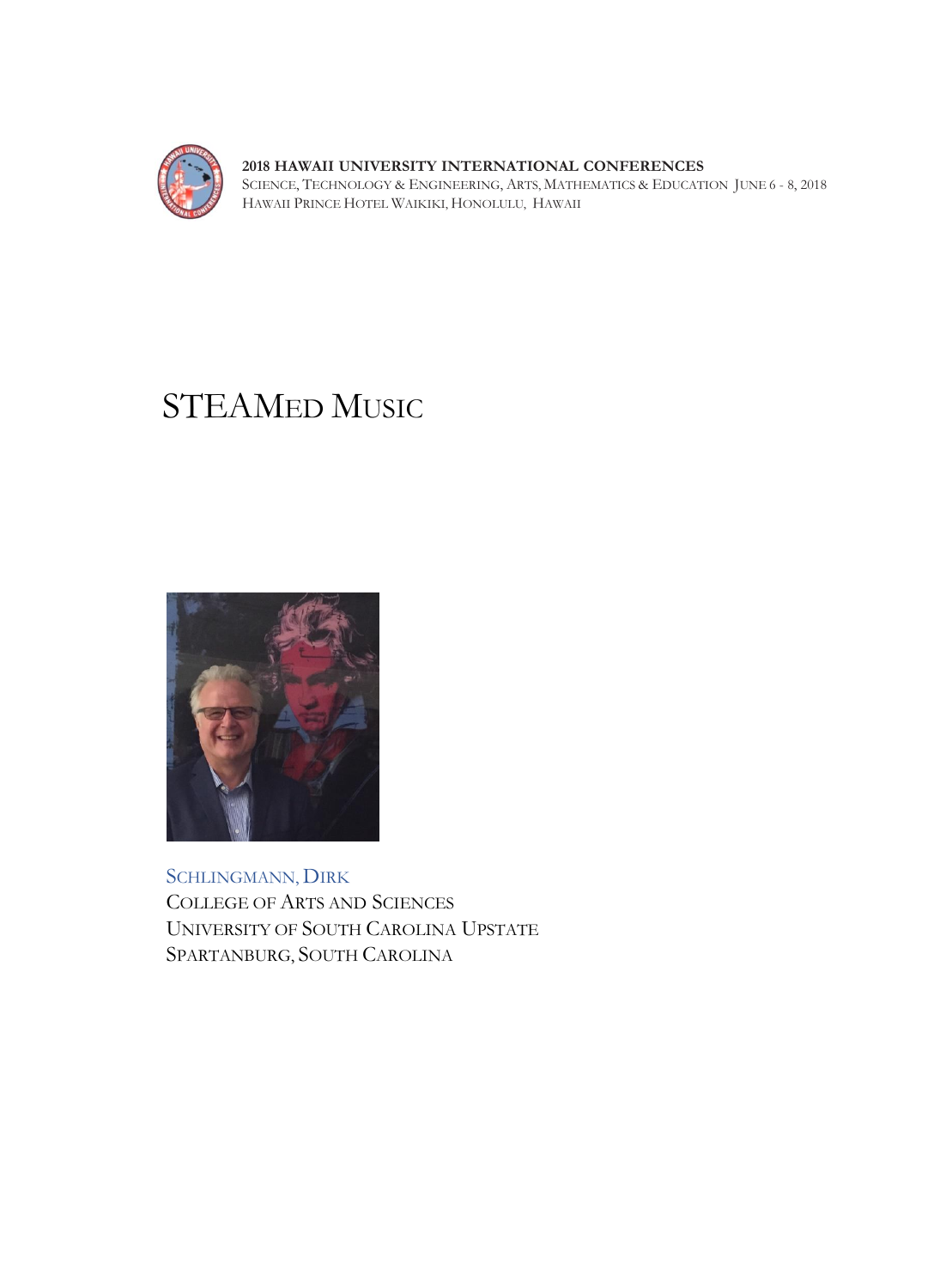Dr. Dirk Schlingmann College of Arts and Sciences University of South Carolina Upstate Spartanburg, South Carolina

# **STEAMed Music**

# **Synopsis**:

This paper will present how STEAM can be useful to better understand and to explore music. It will cover topics from mathematical modeling of sound, musical tone systems, statistical analysis of musical compositions, to exploring new styles of creating music using computing. These topics are chosen from an interdisciplinary general education science course on STEAM and music, which the author designed and taught for USC Upstate's Honors program.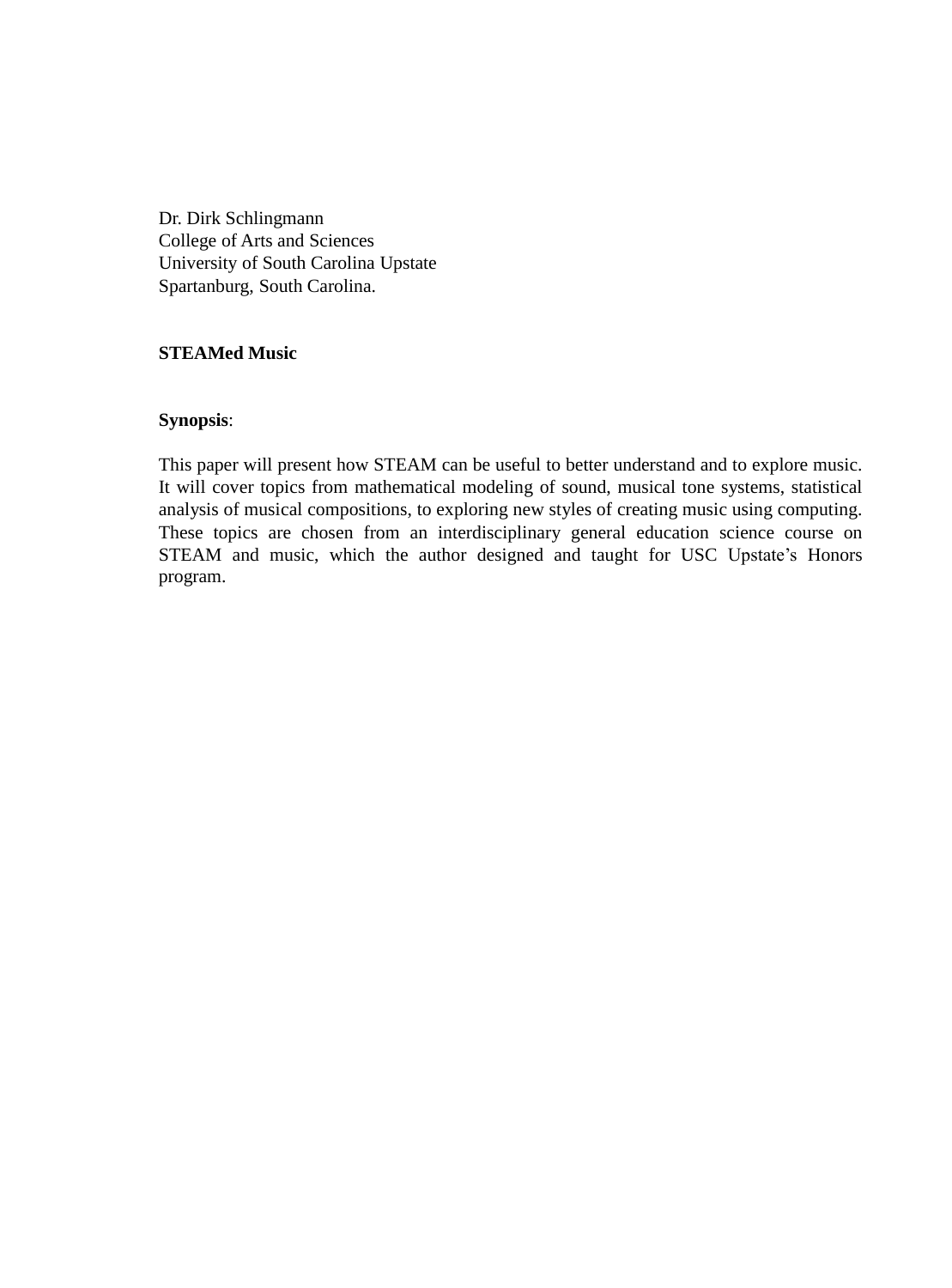## **STEAMed Music**

Dirk R.H. Schlingmann, Ph.D. *University of South Carolina Upstate Spartanburg, South Carolina, U.S.A.* 

This paper will present how STEAM can be useful to better understand and to explore music. It will cover topics from mathematical modeling of sound, musical tone systems, statistical analysis of musical compositions, to exploring new styles of creating music using computing. These topics are chosen from an interdisciplinary general education science course on STEAM and music, which the author designed and taught for USC Upstate's Honors program.

#### **1. Introduction**

This paper tries to increase understanding and appreciation of the relationship between STEAM and music. It will show how STEAM can be useful to analyze, manipulate, and create music. STEAM is important to music. It provides answers and solutions to the many questions related to the science of sound, technology of sound recording, engineering of instruments and other musical equipment, artistic creation of new styles of music, mathematical modelling of sound, and statistical analysis of musical compositions. Computers, the Internet, and technology have advanced the way we learn. Playing sounds, displaying graphics, viewing moving images, and programming solutions have enhanced conceptual understanding. With the use of technical computing software, we can tackle real data and real problems. This paper especially tries to highlight the endless possibilities of algorithmic music programming in creating new styles of music that challenge traditional music and that do not even require playing an instrument.

### **2. Using STEAM to Analyze, Manipulate, and Create Music**

This chapter demonstrates how we can use STEAM to analyze, manipulate, and create music.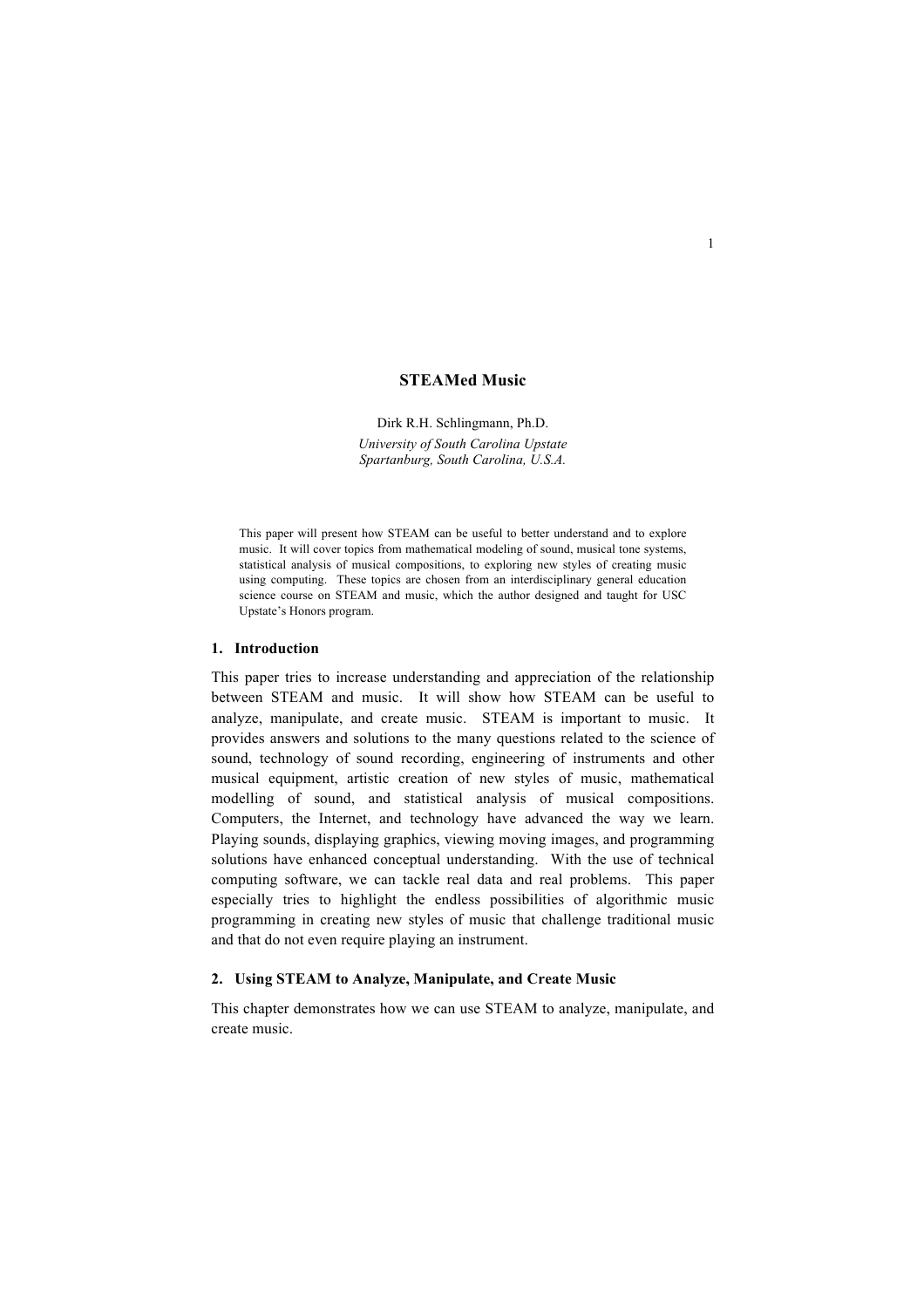Music is an artistic composition of sounds. In order to understand music, we first need to understand sound. What makes a pleasing sound, like the sound of a violin? What makes an unpleasing sound, which we call noise? Technical computing enables us to play a sound whose amplitudes are given by digits, for example, the digits of the decimal number representations of real numbers. When we convert the digits of the decimal number representations into amplitudes of sounds, we discover that rational numbers like 1/19 will create pleasing sounds and that irrational numbers like  $\pi$  will create unpleasing sounds. We recognize that the decimal number presentation of 1/19 has a repeating group of 18 decimals (526315789473684210). Hence 1/19 could be written as  $0.0526315789473684210$ , where the over-lined region indicates that this particular group of digits repeats itself over and over. We discover that this cyclical behavior is crucial for the creation of a pleasing sound. It is similar to the vibrating behavior of a plucked guitar string or a violin string played by a bow. Irrational numbers such as  $\pi$  do not have any repeating group of decimals and hence sound like unpleasant noise. When we experiment with the number of digits used in a repeating group and change individual numbers to study the effect on the sound, we recognize that manipulating the length of the repeating group of decimals (1/19 has 18 repeating numbers) influences the pitch or frequency of the sound. The more numbers that are listed in the repeating group, the lower the pitch is; and the fewer numbers that are listed, the higher the pitch is. Sound is usually measured in Hertz (Hz), the number of repeating cycles in one second. If we play A4 on a tuned piano, the string vibrates 440 (Hz) times back and forth in one second. If we keep the length of the repeating group of digits the same but change the individual numbers in the group, the timbre or character of the sound changes but the pitch stays the same.

If asked what the digital recording of a plucked guitar string or a bowed violin string looks like or what tones were played, we realize that the study of trigonometric functions is useful. With technical computing, it is possible to inspect the data in a digital audio file. When we analyze the relationship between the presented numbers, graph them, and try to find patterns, we rediscover the cyclical behavior; and we can determine the main frequency, *freq*, (or pitch) of the recorded tone that was played by the violin. The simple sine function Sin(*freq*\*2\*π\*t) represents a simple mathematical model of the recorded violin tone. Sin(*freq*\*2\*π\*t) has the same frequency as the recorded violin tone. When we convert that sine function into sound and compare it to the recorded sound, we find that the pitches are identical but the characters (or timbres) differ. To create a more accurate mathematical model where even the timbres are identical, we need to learn about Fourier series to calculate sums of

2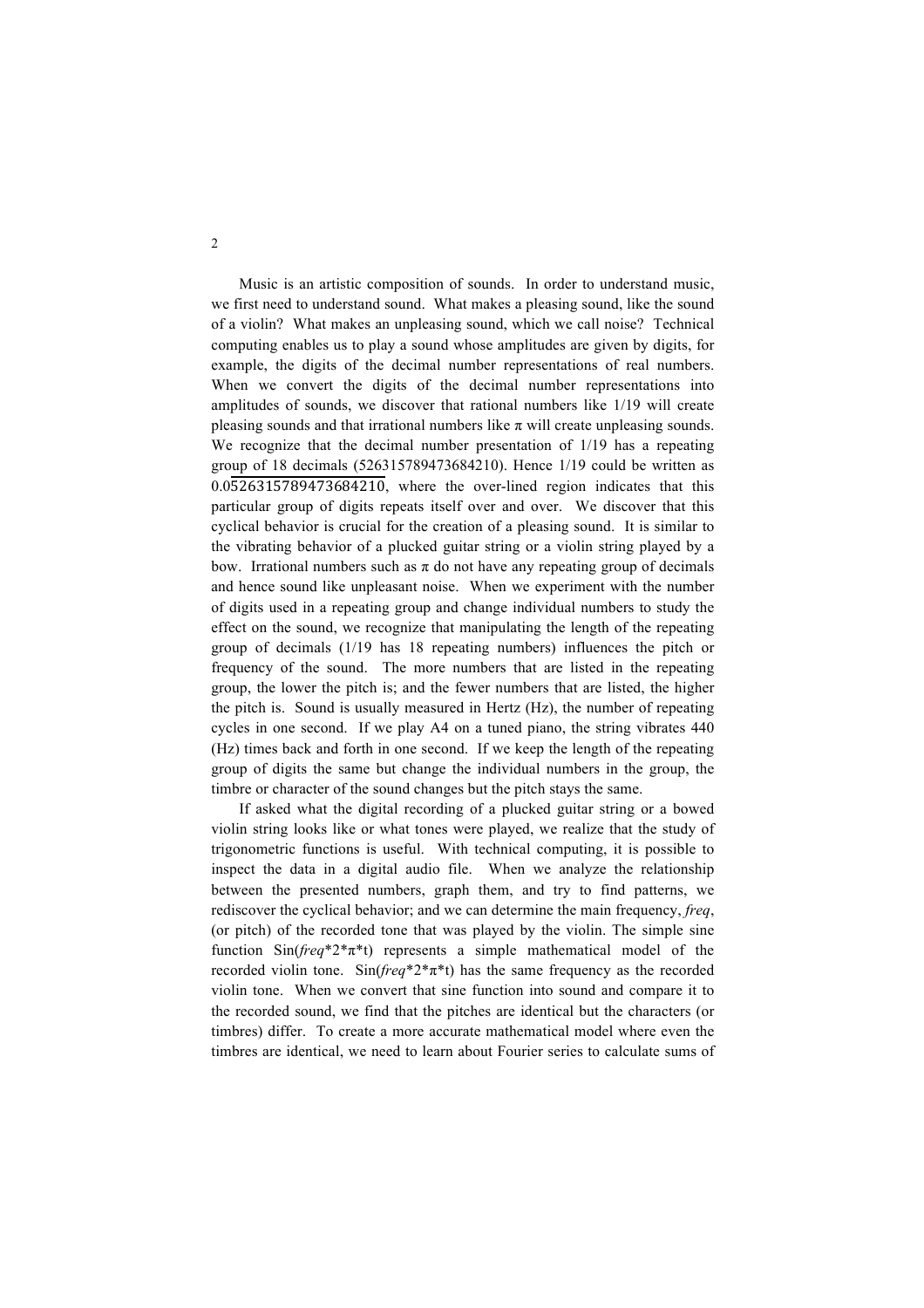cosine and sine functions that perfectly match the data of the digital audio recording, (Fig. 1).



Fig. 1. The Fourier series matches perfectly the data of the digital audio file.

The Fourier series involves sine and cosine functions that are integer multiples of the main frequency, *freq*. These integer multiples are called harmonics and determine the character (or timbre) of the violin. Using technical computing, we are able to compute Fourier series, a task that would have been extremely cumbersome if done by hand.

Contemporary music of the Western world is based on the twelve-tone equal tempered musical tone system. All the instruments in a symphony orchestra are designed according to this system so that they can play in tune and harmony with each other. In the study of the twelve-tone equal tempered musical tone system, we investigate the relationship between the frequencies of the individual keys of the piano (Fig. 2).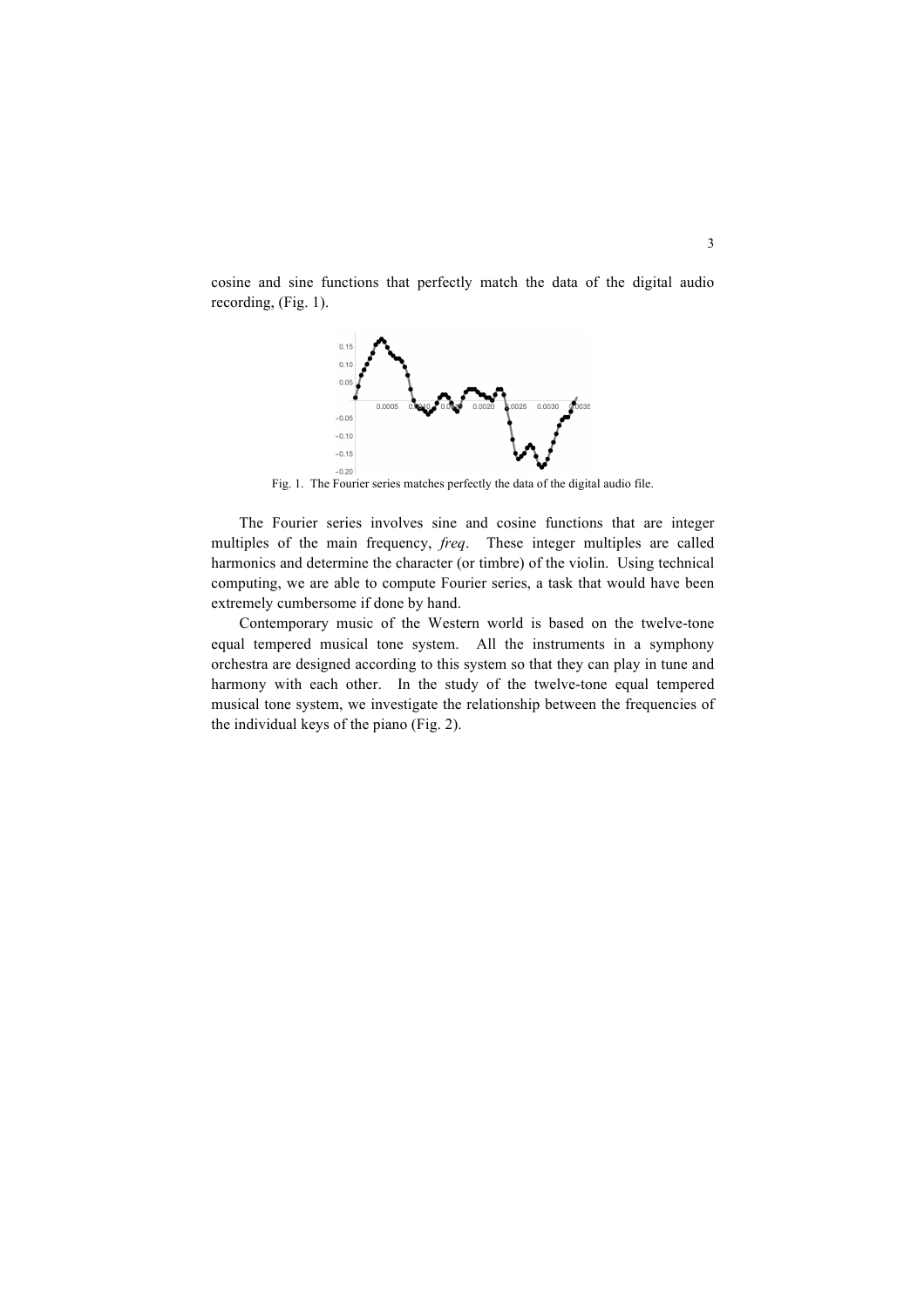

Fig. 2. Twelve-tone equal tempered musical tone system and MIDI numbers.

After examining these relationships, we realize that the number 2 is as fundamental to sound as  $\pi$  is to anything circular. To be more specific, the octave of any tone has twice the frequency of the original tone. For example, the frequency of A5 (the octave of A4) is 880 Hz, which is 2 times the frequency of A4 (440 Hz), (Fig. 2). The change in frequency between two successive tones in the 12-tone equal tempered system is determined by the factor  $2^{1/12}$ . For example, the frequency of A4 is 440 Hz, and the frequency of the next higher tone A4# is 466.16 Hz, which is  $440*2^{1/12}$ . The frequency of B4 is 493.88 Hz, which is  $440*2^{1/12}*2^{1/12}$ . Now we can apply the knowledge we have learned about frequencies by learning how to place frets on a guitar and how to create 24- or 36-tone equal tempered musical tone systems, which are used in other cultures around the world.

Can we challenge the traditional musical systems? What are the limitations of the 12-tone equal tempered musical tone system? Certain musical compositions outside the twelve-tone system are impossible to play by a traditional symphony orchestra. By using technical computing*,* however, we can go beyond the traditional twelve-tone equal tempered musical system. We can create pure tones of any frequency and then use them to design complex compositions that originate from geometrical shapes, for example. Specifically, we can convert the coordinates of the famous butterfly curve (Fig. 3) into audible frequencies of music that is no longer a culmination of discreet

4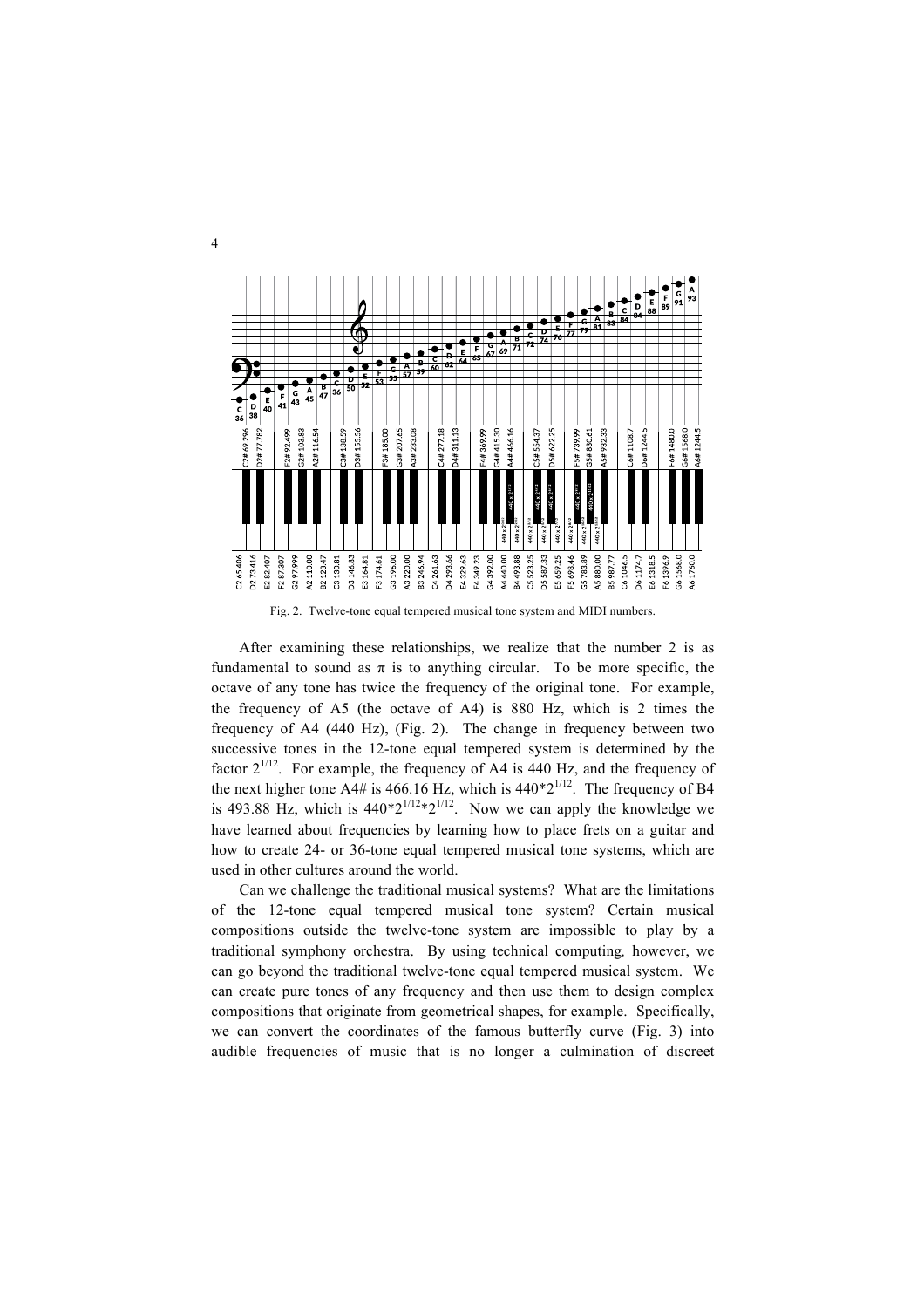individual tones but rather an instantaneous change in frequencies. Also, we can translate certain points on a three-dimensional shape into a discrete musical composition (Fig. 4).



Fig. 4. Discrete musical composition that originates from a geometrical shape.

Music is available online in the form of MIDI files. For classical music MIDI files, I use the website *Kunst der Fuge* ("Kunst der Fuge," n.d.). MIDI stands for Musical Instrument Digital Interface. A MIDI file is a collection of all the individual tones played in the composition. Each tone contains the following information: the pitch, the time when the tone is turned on, the time when the tone is turned off, the instrument, and the volume. Each tone in the 12-tone equal tempered musical tone system is associated with a MIDI number